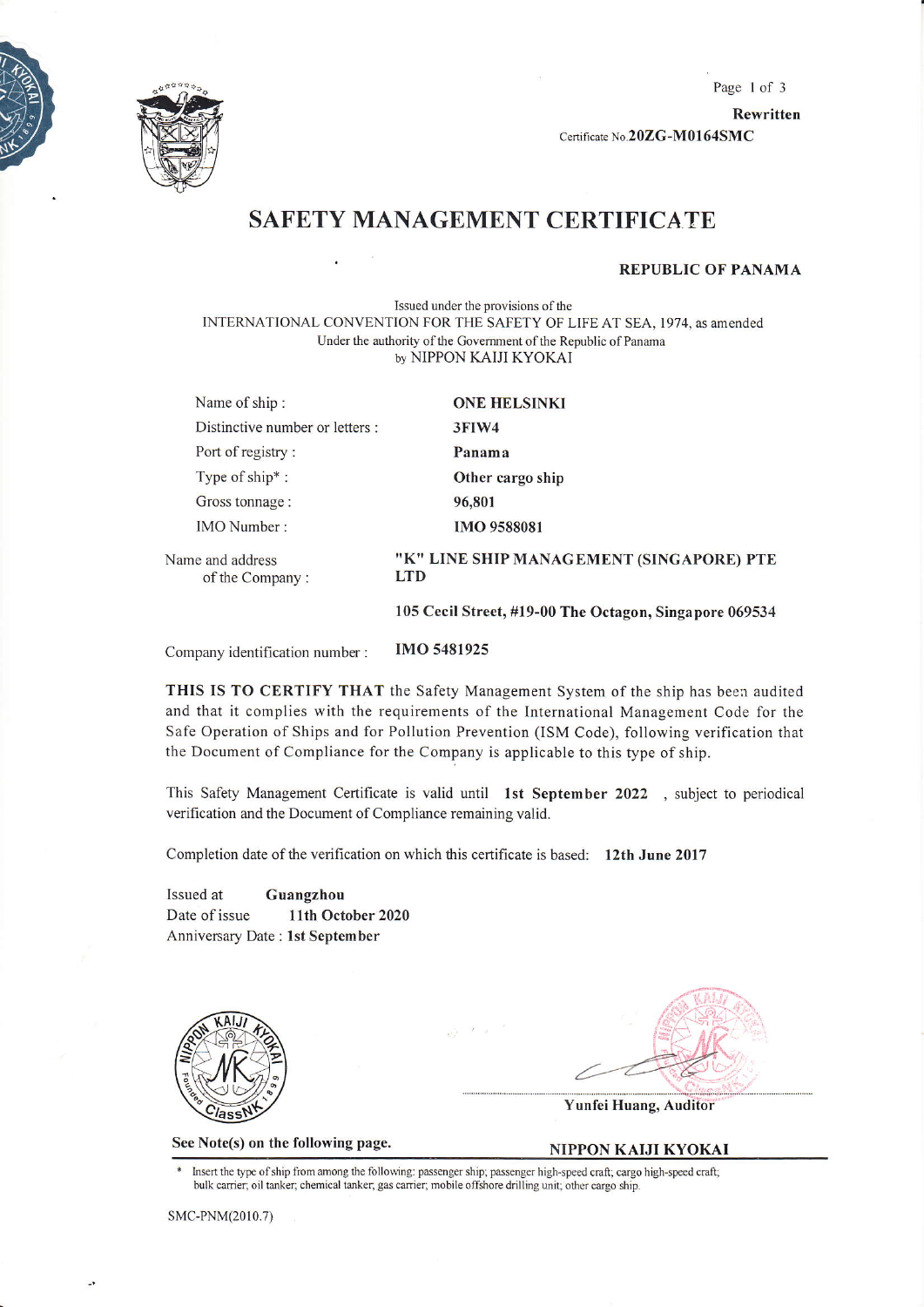Page 2 of 3 Certificate No. 20ZG-M0164SMC

### ENDORSEMENT FOR PERIODICAL VERIFICATION AND **ADDITIONAL VERIFICATIONS (IF REQUIRED)**

THIS IS TO CERTIEY THAT, at the periodical verification in accordance with regulation IX/6.1 of the Convention and paragraph 13.8 of the ISM Code, the safety management system was found to comply with the requirements of the ISM Code.

| <b>Intermediate Verification</b><br>(to be completed between the second and |        | Signed: Li Shen<br>(Signature of authorized |
|-----------------------------------------------------------------------------|--------|---------------------------------------------|
| the third anniversary date)                                                 |        | Place: SHANGHAI, CHINA                      |
|                                                                             |        | Date: 22 June 2020                          |
|                                                                             |        |                                             |
| <b>Additional Verification</b>                                              |        | Signed: (Signature of authorized official)  |
|                                                                             | Place: |                                             |
|                                                                             | Date:  |                                             |
| <b>Additional Verification</b>                                              |        | Signed: (Signature of authorized official)  |
|                                                                             | Place: |                                             |
|                                                                             |        | Date: $\overline{\qquad \qquad }$           |
| <b>Additional Verification</b>                                              |        | Signed: (Signature of authorized official)  |
|                                                                             | Place: |                                             |
|                                                                             | Date:  |                                             |

 $\hat{\omega}^{(0)}$  .

 $Note(s):$ This certificate was issued because of change of the ship's name.

SMC-PNM(2010.7)

 $\ddot{\phantom{a}}$